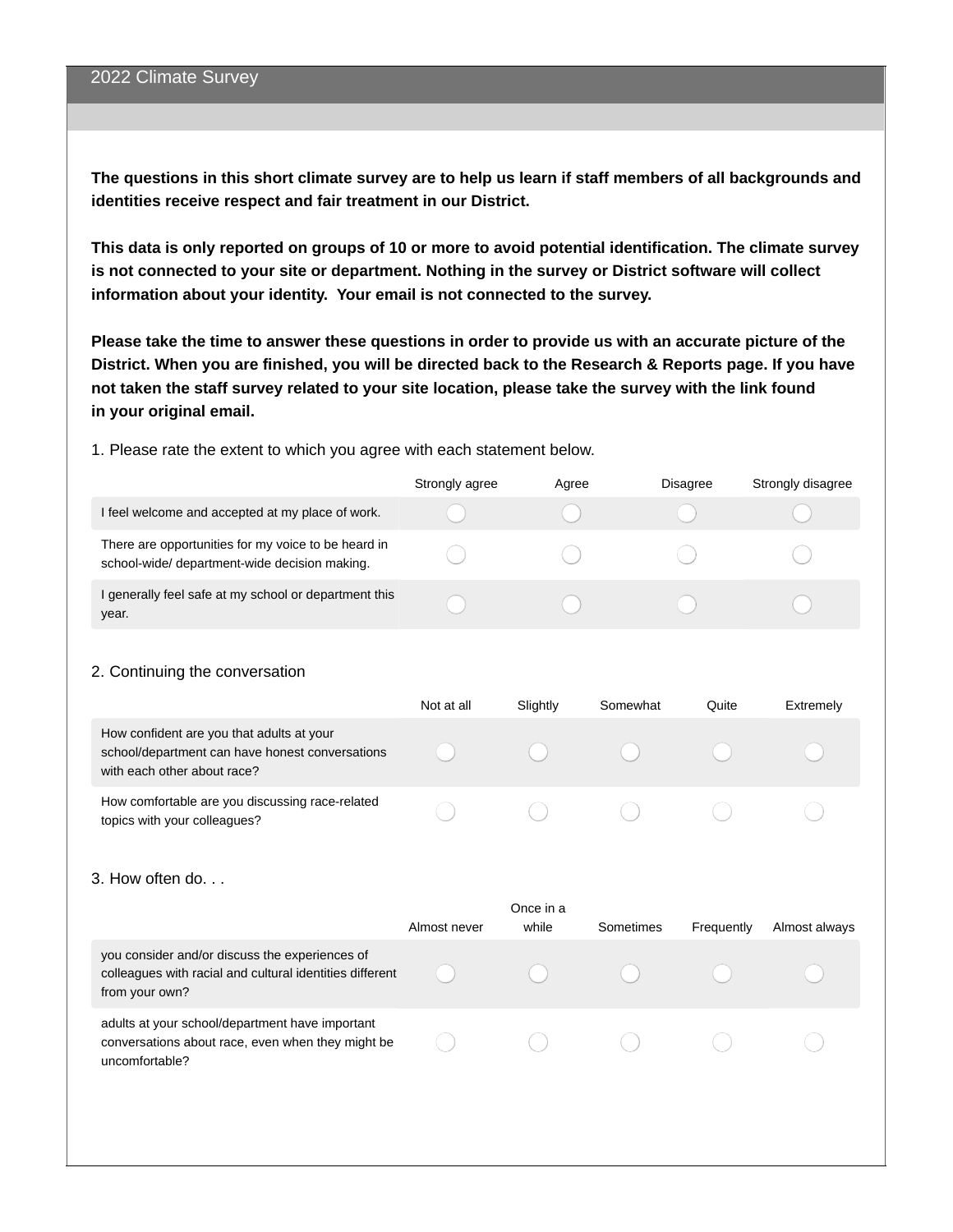## 2022 Climate Survey

# Demographics - Optional

The following demographic questions are optional. They will help us learn if staff members of all backgrounds and identities receive respect and fair treatment in our District.

This data is only used for analysis on groups of 10 or more to avoid identification.

Your responses are not connected to your location or position in the District. Results including these questions will be reported on a District-level and not by school or department.

If you do not wish to report this information, please select "Prefer not to say" or click the "Done" button.

| 4. How do you identify your race/ ethnicity? Mark all that apply. |
|-------------------------------------------------------------------|
|-------------------------------------------------------------------|

| Asian: Having origins in the Far East, Southeast Asia or the Indian subcontinent, including Cambodia, China, India, Japan, |
|----------------------------------------------------------------------------------------------------------------------------|
| Korea, Malaysia, Pakistan, the Philippine Islands, Thailand and Vietnam.                                                   |

Black/African American: Having origins in any of the black racial groups of Africa.

Hispanic/Latino (Latinx): Having origins in Cuba, Mexico, Puerto Rico, Central and South America or other Spanish culture.

Middle Eastern/North African: Having origins in any of the original peoples of the Middle East or North Africa.

| Native American/Alaska Native: Having origins in any of the original peoples of North America and who maintains tribal affiliation |
|------------------------------------------------------------------------------------------------------------------------------------|
| or community attachment.                                                                                                           |

Pacific Islander: Having origins in any of the original peoples of Hawaii, Guam, Samoa, or other Pacific Islands.

White: Having origins in any of the original peoples of Europe, the Middle East, or North Africa

Prefer not to say

Other (please specify)

### 5. How do you identify your gender?

| Female                  | Non-binary or third gender |
|-------------------------|----------------------------|
| Male                    | Prefer not to say          |
| Prefer to self-describe |                            |
|                         |                            |

6. Do you consider yourself a member of the Lesbian, Gay, Bisexual, Transgender, Queer, and/or Questioning (LGBTQ) community?

| Yes | ∖ No | Prefer not to say |
|-----|------|-------------------|
|     |      |                   |